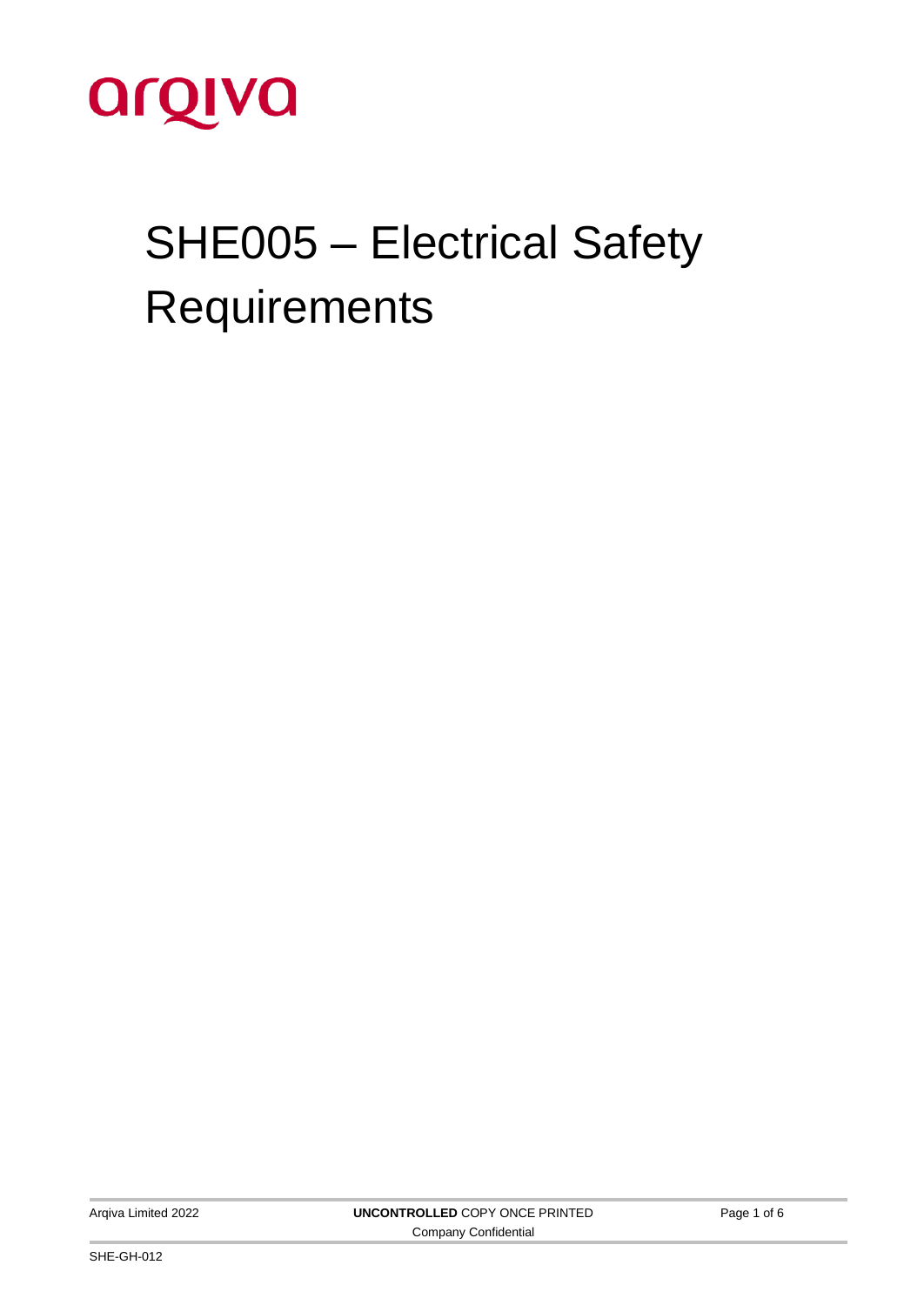# **1 Introduction**

It is recognised within Argiva that Electrical work is a high-risk activity; therefore, it is important that any contractors and their sub-contractors undertaking electrical work specified below adhere to the following rules

If you undertake any of the following activities, you are deemed as undertaking electrical work for Arqiva

- Electrical design work
- Electrical Installation
- Electrical Maintenance
- Electrical Decommissioning

#### **2 Absolute Rules**

| <b>Hazard</b> | <b>SHE Rule</b>                                                                                                      | <b>Background wording</b>                                                                                                                                                                                                                                                                                                                                                                                                                                     |
|---------------|----------------------------------------------------------------------------------------------------------------------|---------------------------------------------------------------------------------------------------------------------------------------------------------------------------------------------------------------------------------------------------------------------------------------------------------------------------------------------------------------------------------------------------------------------------------------------------------------|
| Electricity   | Anyone who carries out electrical<br>activities shall be competent and<br>authorised                                 | Anyone undertaking electrical work shall be<br>competent and authorised to undertake the work in<br>question. This may include electrical design,<br>installation, maintenance and decommissioning                                                                                                                                                                                                                                                            |
| Electricity   | Electrical systems and<br>equipment shall be isolated and<br>proven dead before any<br>installation work takes place | Electrical supplies and equipment shall be isolated,<br>locked off and warning notices will be displayed. A HSE<br>approved voltage indicator shall be used to prove a<br>supply is dead. Live fault finding and testing shall only<br>take place if authorised by a senior electrical person<br>and a member of the Argiva SHE team. Installation<br>includes the physical work of installing, altering,<br>removing or adding to an electrical installation |

#### **3 Arqiva Category Levels of Electrical Authorisation**

There are currently four Arqiva category levels for electrical work, these will not change:

- Category CE1: Electrical Designer Electrical system design and specification for technical & domestic installation.
- Category CE2: Low Voltage Electrical Installation and Decommissioning.
- Category CE3: Electrical and Electromechanical Maintenance Examples AC, lift, HVAC etc.
- Category CE4: High Voltage AC Electrical Installation and Maintenance.

If you are undertaking any electrical work you will need to be authorised to the appropriate level above, further details can be found in the appendix.

#### **4 Authorisation Process**

If you need to undertake electrical work, then you must complete the electrical authorisation section of the accreditation form. For the form to be completed the following information will be required as a minimum:

#### **Category CE1**

• The designer must provide evidence of completing an IET Electrical design course or be able to demonstrate equivalent standard.

| Argiva Limited 2022  | UNCONTROLLED COPY ONCE PRINTED | Page 2 of 6 |  |  |
|----------------------|--------------------------------|-------------|--|--|
| Company Confidential |                                |             |  |  |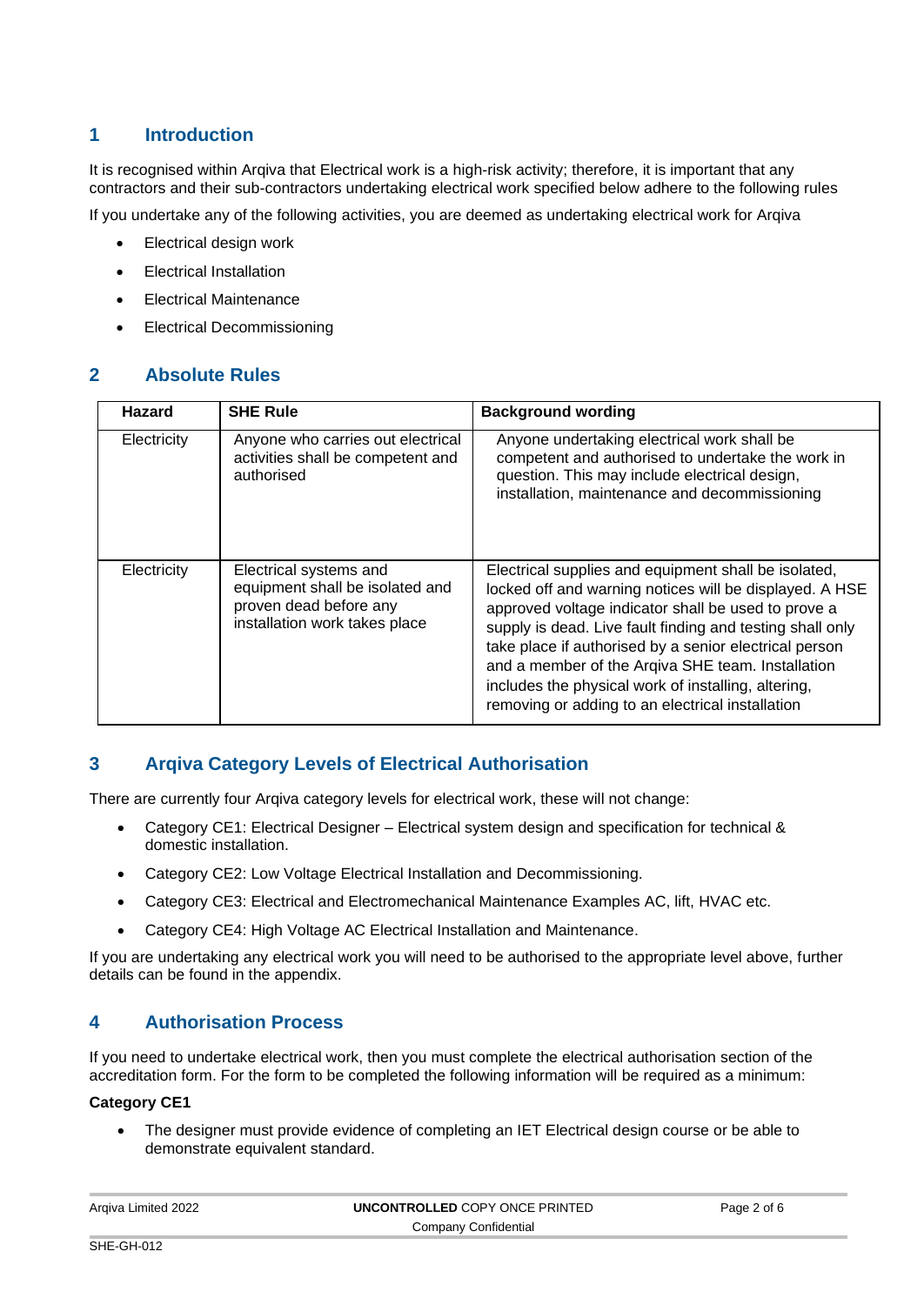#### **Category CE2**

- General scope of electrical work to be carried out
- Any subcontractors used to undertake electrical work
- NICEIC (minimum Approved Contractor level) or ECA registration certificate
- Electrical safety policy
- Policy / procedure for isolation

If you subcontract electrical work, then the subcontractor will also need to supply the above. The instructing contractor will be required to supply a copy of their Electrical Safety Policy.

Individual Authorisation - Any person wishing to become authorised must hold a relevant Electrotechnical Certification Scheme (ECS) card for the level of work being undertaken. Examples can be found in the appendix.

#### **Category CE3**

• Any person wishing to become authorised must hold an EC3 card for Electrical and Electromechanical Maintenance Examples AC, lift, HVAC etc. Examples can be found in the appendix.

#### **Category CE4**

This authorisation is not required for the DNO, (Distribution Network Operator), or its subcontractors

The company must provide the following:

- Proven and traceable work history of working on 11 kV systems Electrical safety policy
- High Voltage Safety Rules
- Policy / procedure for isolation / lock off

The following appointments must also be in place:

- Senior Authorised Person (Electrical) with in the company who has proven experience of working on Distribution Network Operator Networks or Private Networks as an SAP(E) or Authorised Person (Electrical).
- Appointed AP (E) for works on the HV equipment.
- Any person wishing to become authorised must ideally hold a relevant Electrotechnical Certification Scheme (ECS) card for Distribution Networks. Examples can be found in the appendix. A photocopy of the card must be provided.

# **5 Training and Competency**

Any persons undertaking electrical work must hold a suitable Electrotechnical Certification Scheme (ECS) examples can be found in Appendix A.

Any person undertaking work in equipment racks which typically involve the installation of equipment using pre-manufactured IEC leads will require to have completed a DC Electrical Installations within the Telecommunications Industry course.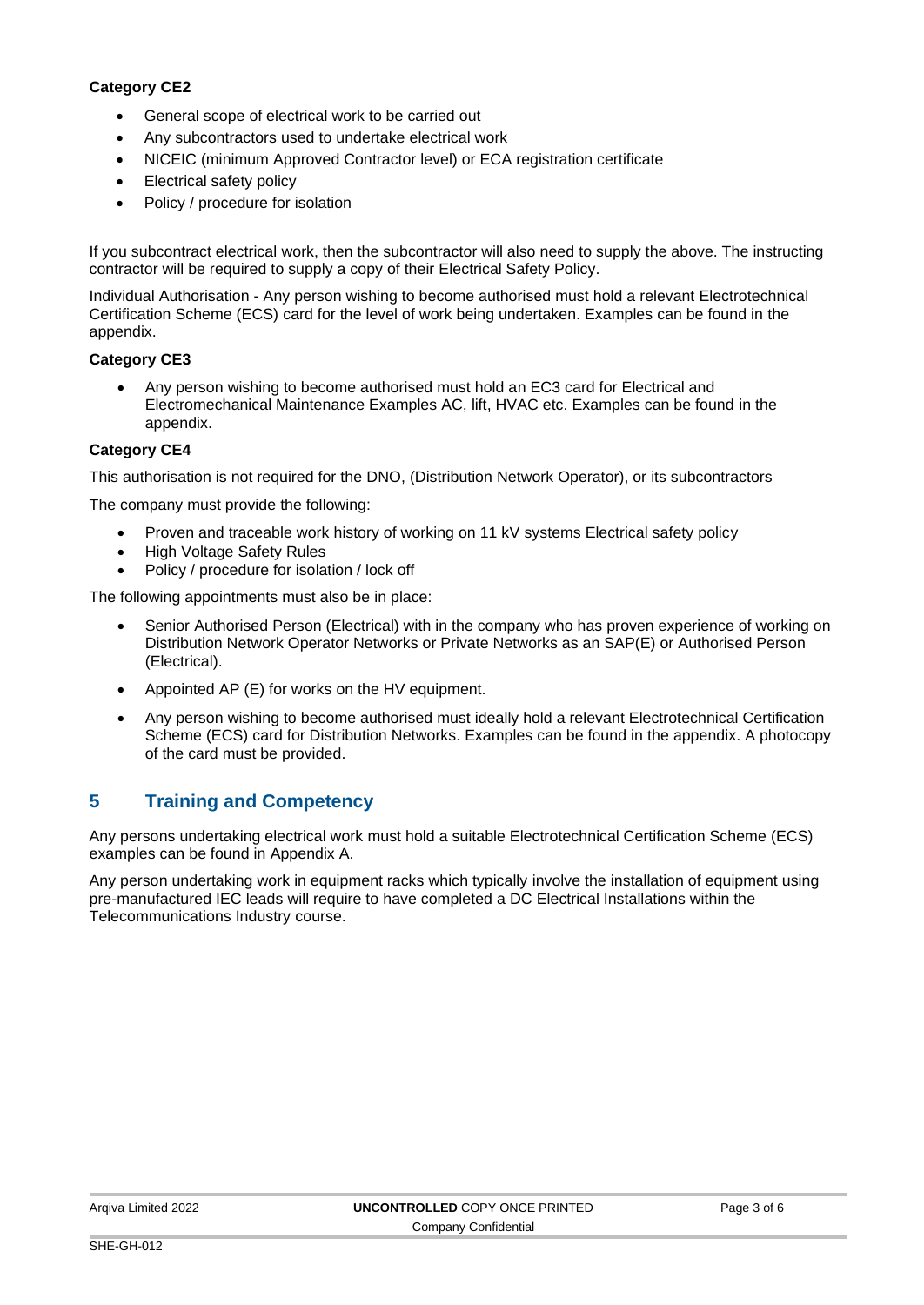#### **6 Audits**

- It is the contractor's responsibility to ensure that the persons undertaking electrical work hold a relevant ECS card.
- Any persons undertaking electrical work will be required to have the ECS card available for inspection if requested.
- The Argiva SHE team will undertake a review of persons undertaking electrical work and check that they are authorised by various means including project inspections, Service Now application reviews etc.
- If any company is found to be using unauthorised persons, they will be required to attend a breach hearing as you will have been in breach of the site accreditation rules. Remedies available to Arqiva include removal of contractor accreditation.

# **7 Dispensation Process**

Dispensation will only be given in exceptional circumstances i.e. critical service effecting fault, emergency situations. If you require dispensation then this must be requested through accreditation.argiva@argiva.com before the work is undertaken. Dispensation can be applied for holders of ECS card or non-holders of an ECS card.

# **8 General Requirements**

Drawings maybe provided for existing services. They should be referred to but should not be relied upon entirely for their accuracy.

All electrical equipment provided by the Contractor and any temporary installations must comply with the provisions of the Electricity at Work Regulations and the Provision and Use of Work Equipment Regulations.

Before working on any electrical systems or equipment a Contractor must where appropriately prove dead using an approved voltage indicator including proving unit. When the supply is to be isolated it must be locked off and warning notices attached.

Live working is not normally permitted on Arqiva sites. If there is a requirement to undertake live working, it must be approved by the SHE team before commencing work.

Access to high risk areas e.g. HV switch rooms is not permitted without written approval from Arqiva.

Temporary electrical installations, including distribution boards, cabling and switchgear shall comply with BS7671 irrespective of the intended life of the installation. The installation may be subject to an electrical inspection by Arqiva representative prior to energising.

If work involves intrusive work i.e. drilling walls etc. then Asbestos Information Sheet SHE004 must be adhered too.

All work will require a method statement and risk assessment that meets the requirements specified in Method Statements and Risk Assessment Information sheet SHE002

You can find more details on the ECS card on this website www.ecscard.org.uk

If you have any questions, please contact the SHE team by emailing [SHE@arqiva.com](mailto:SHE@arqiva.com)

# **9 List of related documents**

| $\sim$ $\sim$ $\sim$<br>E002<br>۱Г | Statements and<br><b>Risk</b><br>Assessments<br>Method |
|------------------------------------|--------------------------------------------------------|
| $\Omega$<br>E004<br>-              | วestos                                                 |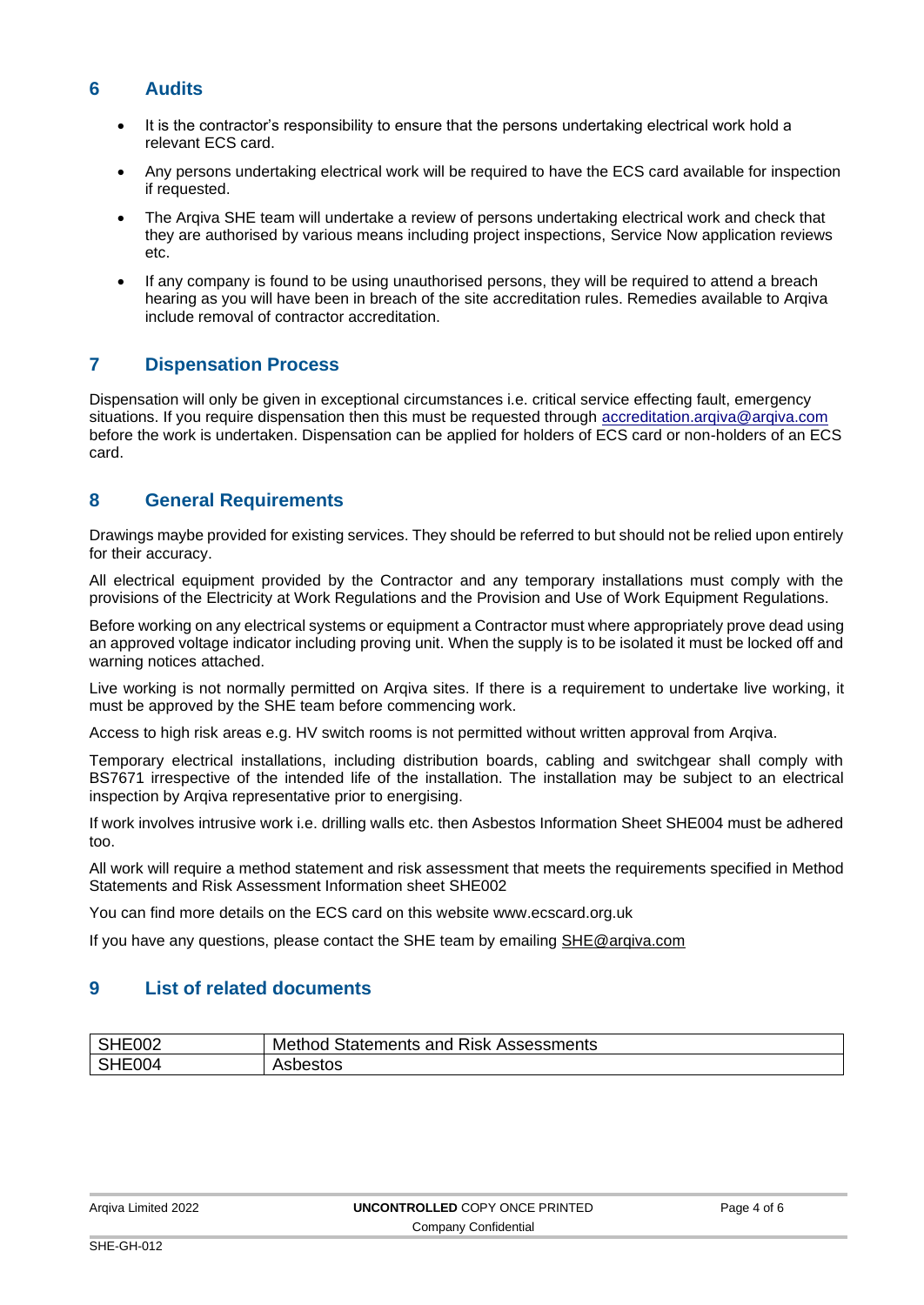# **Appendix A**

# **A.1 CE Categories and Cards**

| Category                                                                           | <b>Type of ECS Card</b>                                                                                                                                                                                                                                                         | <b>Example of work Covered by</b><br>Card                                                                                                                                                                                                                                                                                                                                                                                                                                                                           |
|------------------------------------------------------------------------------------|---------------------------------------------------------------------------------------------------------------------------------------------------------------------------------------------------------------------------------------------------------------------------------|---------------------------------------------------------------------------------------------------------------------------------------------------------------------------------------------------------------------------------------------------------------------------------------------------------------------------------------------------------------------------------------------------------------------------------------------------------------------------------------------------------------------|
| Category CE1 -<br><b>Electrical Designer</b>                                       | Not required                                                                                                                                                                                                                                                                    | Electrical system design<br>$\bullet$<br>and specification for<br>technical and domestic<br>installation.                                                                                                                                                                                                                                                                                                                                                                                                           |
| Category CE2 -<br>Low Voltage<br>Electrical<br>Installation and<br>Decommissioning | <b>Installation Electrician</b><br>electrotechnical<br>certification<br>scheme<br><b>IVOR SPARKES</b><br>S999999<br><b>INSTALLATION ELECTRICIAN</b><br>JIB Grade:<br><b>ELECTRICIAN</b><br>The registered holder of this card holds<br>the qualifications listed on the reverse | Installation of electrical<br>$\bullet$<br>plant, switchgear and<br>cabling to be certified in<br>accordance with BS7671<br>and typically operating at<br>400v, 230v and 115v AC<br>and 24v or 48v DC.                                                                                                                                                                                                                                                                                                              |
|                                                                                    | <b>Telecommunications Fitter</b><br>electrotechnical<br>certification<br>scheme<br><b>IVOR SPARKES</b><br>C234156<br><b>TELECOMMUNICATIONS FITTER</b><br>The registered holder of this card holds<br>the qualifications listed on the reverse                                   | Installation of power supply<br>$\bullet$<br>within equipment racks<br>using power leads only.<br>Connection of power<br>$\bullet$<br>supply into distribution<br>boards, fused spur etc. is<br>not permitted.<br>Installation, testing and<br>certification of power leads<br>including manufacture.<br>Installation of equipment<br>$\bullet$<br>within racks.<br>Installation of earthing for<br>$\bullet$<br>equipment racks.<br>Repairs /installation and<br>maintenance of<br>telecommunication<br>equipment. |
|                                                                                    | Wireman / Panel Builder                                                                                                                                                                                                                                                         | Installation of power supply<br>$\bullet$<br>within equipment racks<br>using power leads only.<br>Connection of power<br>$\bullet$<br>supply into distribution<br>boards, fused spur etc. is<br>not permitted.<br>Installation, testing and<br>$\bullet$<br>certification of power leads<br>including manufacture.                                                                                                                                                                                                  |